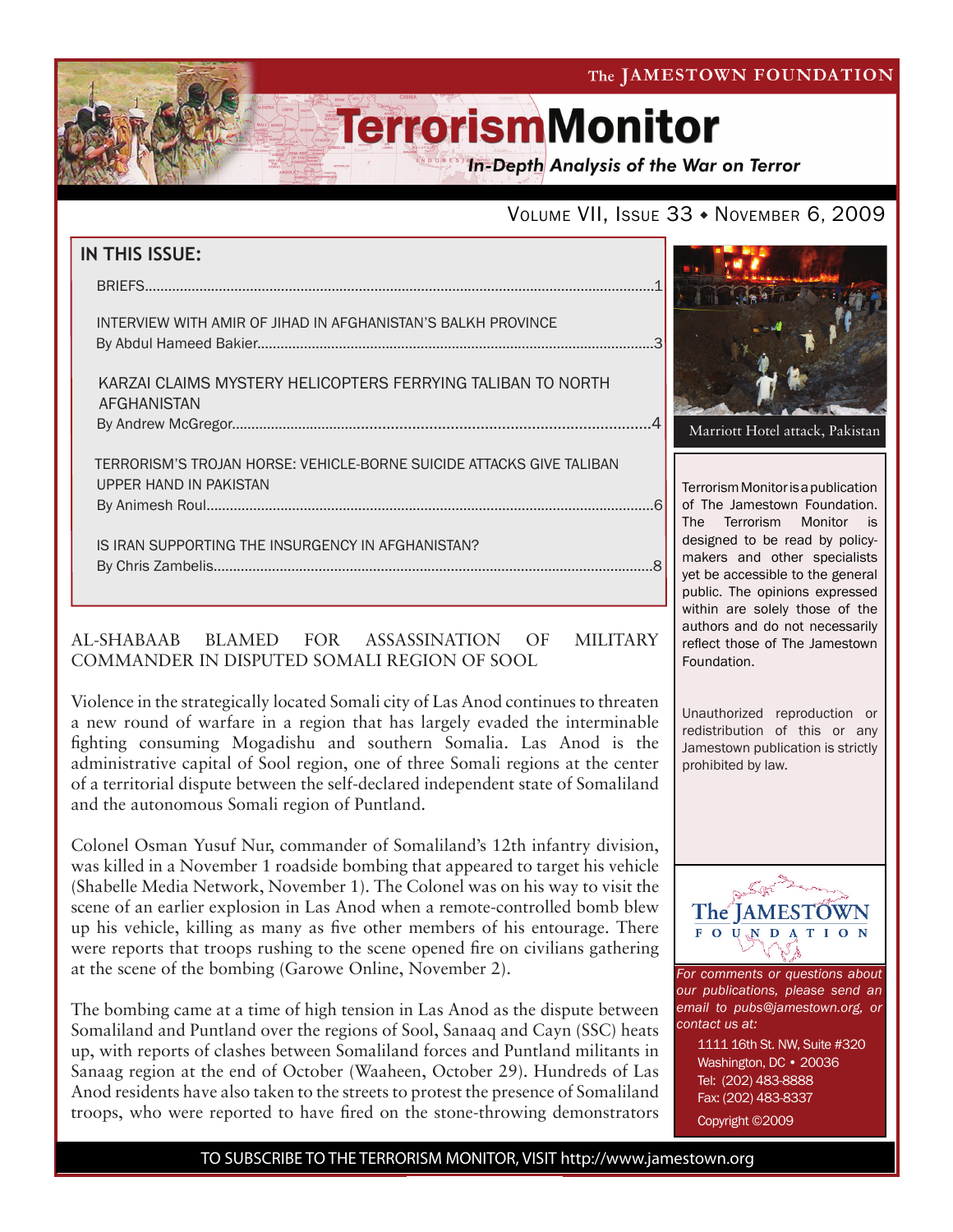in response, wounding two (Shabelle Media Network, November 2; Garowe Online, November 2; Mareeg Online, November 2). The town was placed under curfew and over 20 individuals arrested in connection with the bombing.

The day before the assassination, former al-Shabaab spokesman Mukhtar Robow "Abu Mansur" threatened Somaliland and Puntland with invasions by al-Shabaab due to their failure to implement Shari'a (AllPuntland. com, October 31). It was the first statement from Mukhtar Robow since he was replaced as the movement's spokesman in May (see *Terrorism Monitor*, June 4). Only three days before the attack, Somaliland's president, Dahir Riyale Kahin, called for war against al-Shabaab, which is led by Somaliland native Shaykh Ahmad Abdi Godane "Abu Zubayr."

To date, there has only been one claim of responsibility for the bombing, coming from one Burale Yusuf, who claimed the act was carried out by a heretofore unknown anti-Somaliland group, the Jabarti National Movement. Burale escaped an early morning raid on his house in Las Anod by Somaliland police forces, though tribal elders quickly organized a press conference to reveal Burale is known as an insane person in the community and was completely incapable of organizing such an attack (Somaliland Press, November 3).

While suspicion has fallen on al-Shabaab, the radical Islamist group is far from the only suspect in the bombing. Besides the radical Islamists, there is also the Northern Somali Unionist Movement (NSUM), which opposes the secession of Somaliland and its control of the SSC region (n-sum.org, May 14).

There is also the Somali Unity Defense Alliance (SUDA) of Colonel Abdi Aziz "Garamgaram" Muhammad, a pro-Puntland militia which has committed several attacks on Somaliland security forces since its formation earlier this year (Garowe Online, November 9). Garamgaram is a former commander in the militia of notorious warlords and accused war criminal General Muhammad Said Hersi Morgan, known as "the Butcher of Hargeisa (the capital of Somaliland)" for his brutal campaign in the region in the late 1980s against opponents of dictator Siad Barre. SUDA has been described as the military wing of NSUM (Maanhadal.com, November 19, 2008). Another armed pro-Puntland group determined to liberate the disputed territories from Somaliland's rule was formed in Nairobi in October by Puntland politician Saleban Ahmad Isse and Colonel Ali Hassan

## TerrorismMonitor Volume VII • Issue 33 • November 6, 2009

Sabarey (Jidbaale.com, October 11; Somaliland Press, November 2). In January 2008, former Puntland president Adde Musa Hersi declared his government's intention to resume control of Las Anod (Somalinet, January 15, 2008).

Though the SSC region falls within the boundaries of the former British Somaliland, which Hargeisa used in determining the borders of Somaliland, the majority of its citizens belong to the Darod/Dhulbahante clan, which has close ties to Puntland. Hargeisa's rule over the regions has proven increasingly unpopular since it sent its troops in 2007 to expel Puntland forces that had been present in the area since 2003. The Dhulbahante made a brief effort in 2008 to form an autonomous state from the three regions to be known as the Northland State of Somalia, though some members of the clan support Hargeisa's rule.

### UZBEK MILITANTS WITHDRAW AFTER PAKISTANI ARMY SEIZES KANIGURAM

After heated fighting, Pakistani forces in South Waziristan have captured the towns of Sararogha and Kaniguram, the latter a main center for fighters of the Islamic Movement of Uzbekistan (IMU), a militant organization that has operated in the region since it was forced from its bases in Afghanistan in late 2001. Pakistani security services claim over 360 militants have been killed since the start of Operation Rah-e-Nijat, to the loss of 37 soldiers (*The Nation* [Islamabad], November 4).

The slow start to the air and ground offensive involving 30,000 troops provided the militants ample time to prepare escape routes, but continuing suicide bomb attacks in Pakistan's major urban areas by the Tehrike-Taliban Pakistan (TTP) have provided a new sense of urgency in eliminating the terrorist threat in the Federally Administered Tribal Areas (FATA) of northwest Pakistan. Chief of the Army Staff Gen Ashfaq Parvez Kayani has described the elimination of the Uzbek militants as one of the three main goals of Operation Rah-e-Nijat.

Uzbek fighters and TTP militants were reported to be fighting from fortified positions and bunkers at Kaniguram as Pakistani troops struggled to take the town street by street, clearing IEDs as they went. Jet fighters, helicopter gunships and artillery were all used to hammer the militants' positions (*Daily Times*  [Lahore], November 3; *Dawn* [Karachi], November 4). The number of Uzbek fighters based at Kaniguram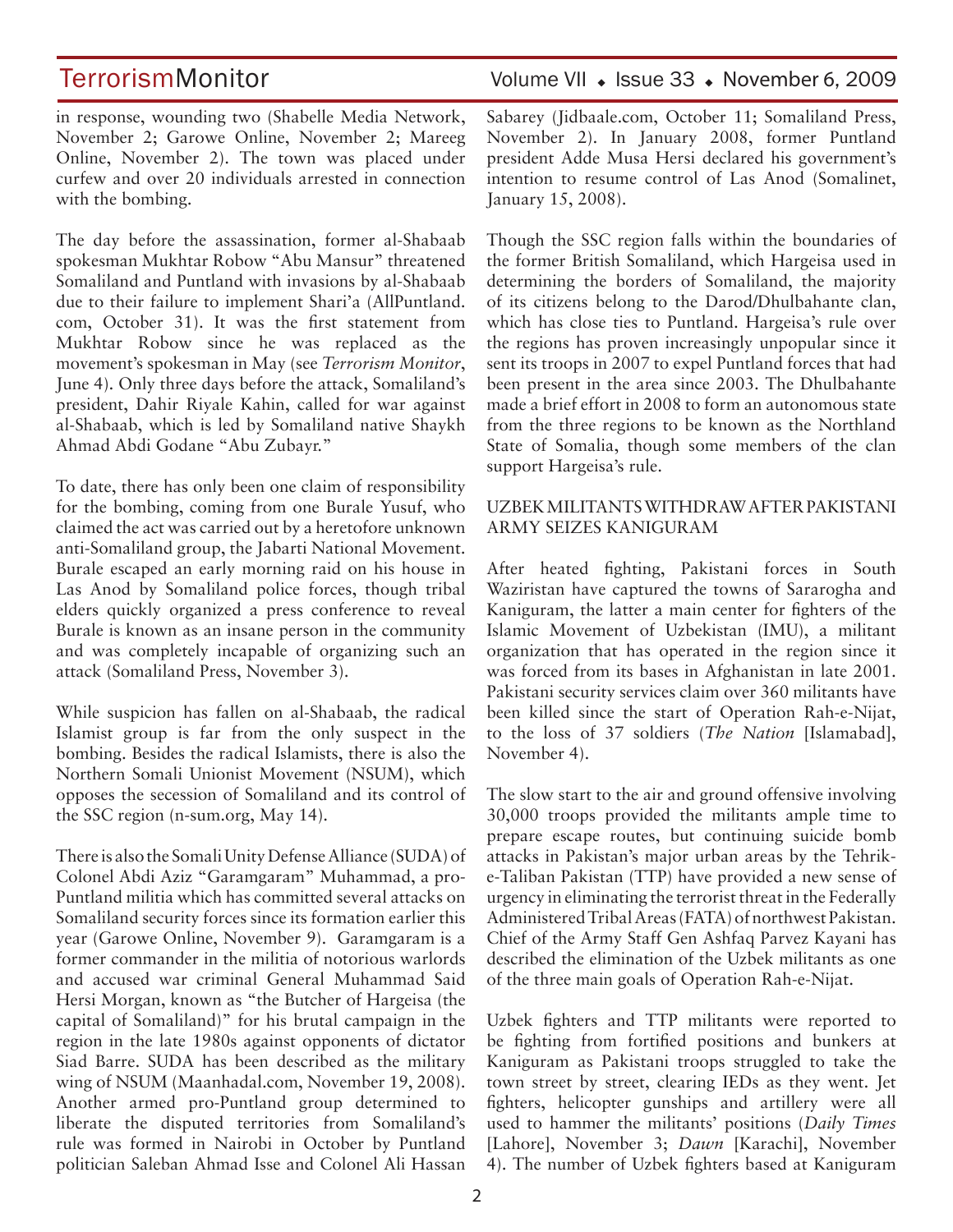was estimated somewhere between 1,000 to 1,500. The town is primarily populated by members of the Pashtun Barki tribe (*Nawa-i-Waqt* [Rawalpindi], November 1).

While many accounts of the operation have described the Uzbeks as being "on the run" after the army's attack on Kaniguram, Brigadier Muhammad Ihsan allowed that the Uzbeks "might have made a strategic withdrawal" (*Dawn*, November 4). Major General Khalid Rabbani, commander of Pakistan's 9th Infantry Division, said Uzbek militants "gave us a very good fight" in the army's earlier effort to take the village of Sherwangi, a known base for foreign fighters. The Uzbeks eventually made a disciplined withdrawal from the village to continue resistance elsewhere (AFP, November 1).

The IMU leader, Tahir Yuldash, is believed to have been killed in a missile strike in August, but it is unclear what changes, if any, have been made to the IMU leadership structure, particularly with IMU spokesmen denying reports of his still unconfirmed death. Locally the options for IMU fugitives are limited, as the Uzbek gunmen have developed serious differences with TTP factions beyond the Mahsud tribe of South Waziristan. There are reports that the Uzbeks may be moving into North Waziristan, but this would bring them into close proximity to TTP factions that have long opposed the Uzbek presence. Crossing the border into east Afghanistan via established Taliban routes may be the best option for the surviving IMU fighters, many of whom are traveling with their families. The military operation in South Waziristan is expected to last another one to two months.

## **Interview with Amir of Jihad in Afghanistan's Balkh Province**

### *By Abdul Hameed Bakier*

The recently released 41st issue of the Afghan<br>
Jihadi e-magazine al-Somod carried an interview<br>
with the Amir of Jihad of Balkh province in<br>
northern Afghanistan Mullah Bar Mohammed hin Jihadi e-magazine al-Somod carried an interview northern Afghanistan, Mullah Raz Mohammad bin Sayd al-Haydari. Al-Somod is published by the press center of the so-called Islamic Emirate of Afghanistan and circulated by major jihadi websites. The Amir discussed the objectives of the Taliban's deployment in northern Afghanistan, including their intention to cut off vital NATO supply lines crossing through the north (alsomod.org, October 23). The magazine also released

## TerrorismMonitor Volume VII • Issue 33 • November 30, 2009

a statement from the Islamic Emirate on the eighth anniversary of the Afghan war.

Mazar-e Sharif is the capital of Balkh province and is regarded by Afghans as the center of the Afghan jihad against the former Soviet occupation. The Amir of Balkh, Mullah al-Haydari, was born in Jowzjan province in 1983 and received an elementary school education there. In 2001, al-Haydari joined the Afghan insurgency against the Coalition and fought in Khost, Zabol, Oruzgan and Helmand. In 2004, al-Haydari was appointed Amir of Jihad in Charikar city, a post he held until 2009, when he was appointed Amir of Balkh province.

In the interview with al-Somod, al-Haydari said the future of jihad in Balkh is very reassuring. In general, the mujahideen are deployed all over Balkh province, along with secret cells in the center of Mazar-e Sharif. More specifically, the Balkh mujahideen are in full control of eight of the province's 15 districts, says al-Haydari, without naming the eight districts.

According to the Amir, government and Coalition forces are confined to their barracks and remain ineffective in Balkh. The greatest number of mujahideen in Balkh are deployed in the strategic directorate of Chahar Bolak – 300 full-time mujahideen, says al-Haydari, who reveals that mujahideen in less important districts work in regular jobs during intervals of peace and take up arms whenever needed for special hit and run attacks on Coalition forces. Overall, there are at least 100 jihadis in each district of Balkh and more are being trained. Al-Haydari claims the advance of the Coalition forces from Germany, Bulgaria, Sweden and Norway to set up military bases in different cities in Balkh was stopped by mujahideen attacks, except for the military base at Mazar-e Sharif airport. The Balkh mujahideen also prevented the government from holding elections in the province and inflicted heavy loses on Coalition forces that tried to facilitate these elections. The people of Balkh have great confidence in the mujahideen, says al-Haydari, because they are fed up with the government's corrupt gangs and mercenaries: "The people of Balkh perceive the mujahideen as saviors from the agony they have been suffering for eight years." Al-Haydari alleges that mujahideen rule is accepted by all ethnicities in Balkh, including the Pashtun, Tajik, Uzbek and Turkmen groups.

Al-Haydari believes the jihadi situation in the northern states is improving by the day, as demonstrated by the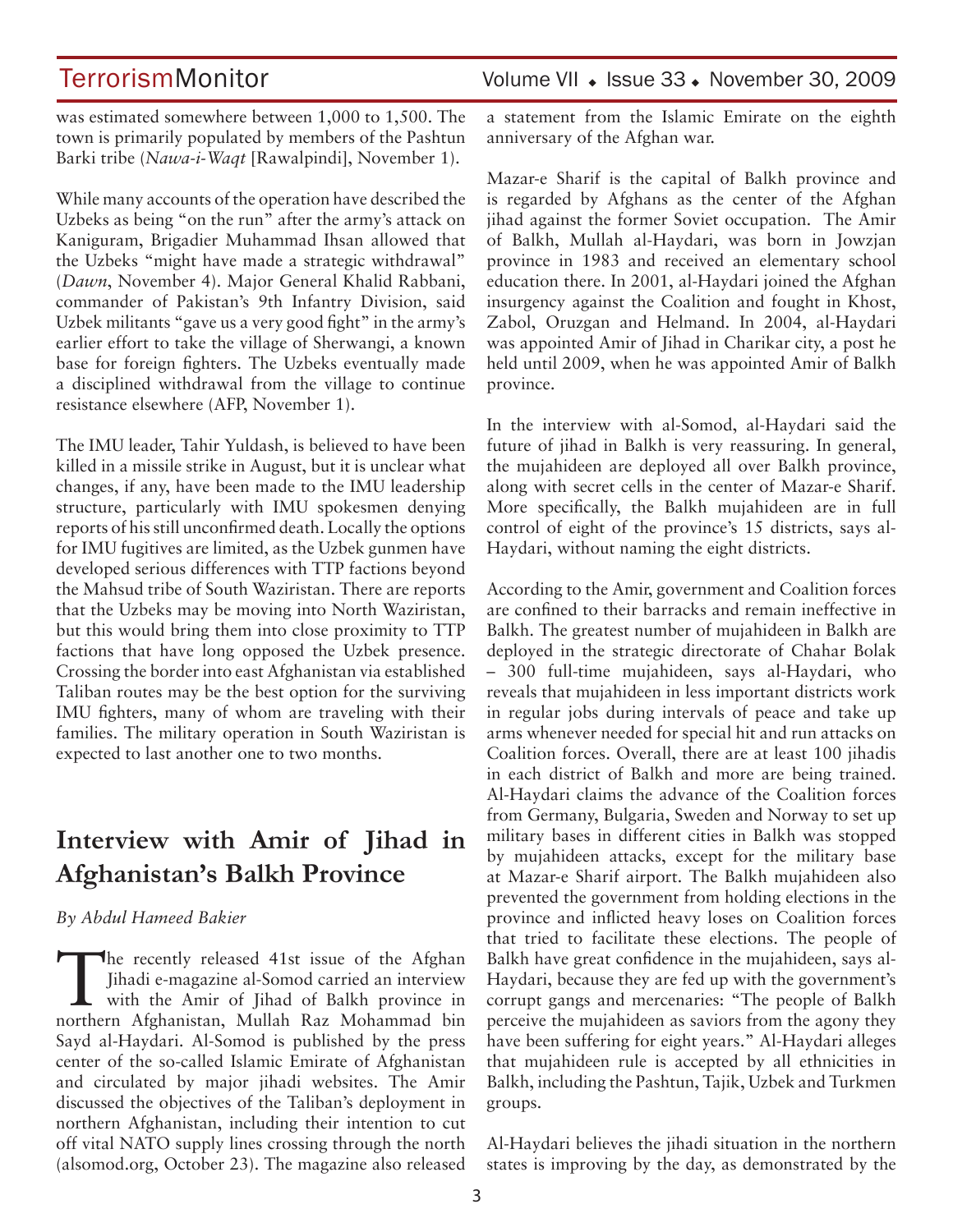frustration suffered by the enemy in the north. The northern mujahideen are constantly seeking to open new jihadi fronts in the region because these significantly distract and confuse coordination between the multinational Coalition forces.

Future plans of the northern mujahideen, revealed al-Haydari, include the deployment of fighters currently being trained in large numbers to new fronts: "By God's will, the world will witness big changes in the quality and quantity of jihadi operations next spring. We will attempt to cut off enemy supply routes running from Central Asia to northern Afghanistan. We also have preplanned military actions awaiting orders from the supreme command of the Islamic Emirate."

Finally, al-Haydari calls upon the mujahideen to hold on to their faith and assist the mujahideen cadres by liquidating rogue elements, a strong indication of the Coalition's successful penetrations of mujahideen ranks. Using terrorism as a pretext, the Taliban's statement on the eighth anniversary of the Afghan war accused the United States of waging a colonial war in Afghanistan. At the time of 9/11, the statement alleges, the Taliban offered assistance in the investigations, but "U.S. Generals and the Jewish lobby" were behind the decision to instead invade Afghanistan. The United States promised to withdraw from Afghanistan after eradicating terrorism, but eight years have passed and the United States is still increasing its military presence in Afghanistan (a reference to U.S. plans to send more troops to Afghanistan). The Taliban are convinced that the United States is waging war on Afghanistan to secure their interests in Central Asia and the Middle East, calling upon the United States and its allies to set a clear time table for withdrawal. "Afghanis no longer believe your hollow slogans. The world can no longer tolerate the negative consequences of your faulty policies. We announce to the world that our objective is to establish an independent Islamic State in Afghanistan. We do not plan to invade or impose Islamic Shari'a on any other country, especially the European countries," concludes the Taliban statement. The Taliban threaten to put up a long and fierce resistance if the United States continues its onslaught on the Islamic Emirate, urging the United States to learn lessons from the long history of Afghanistan's successful struggles against occupation forces.

*Abdul Hameed Bakier is an intelligence expert on counter-terrorism, crisis management and terroristhostage negotiations.*

TerrorismMonitor Volume VII + Issue 33 + November 6, 2009

## **Karzai Claims Mystery Helicopters Ferrying Taliban to North Afghanistan**

### *By Andrew McGregor*

**TT** hile the Western press has been occupied recently with accounts of fraudulent elections in Afghanistan and the alleged role of President Hamid Karzai's brother as a paid CIA agent, a stranger but perhaps more instructive story was playing out in Afghanistan that reveals the rather shallow penetration NATO and Coalition efforts have made in building trust and confidence in that country, as well as giving some indication of what can be expected from a Karzai administration that does not sense full support from its former backers in the West as it begins a second term. In addition the controversy demonstrates the very different perceptions of the counterterrorism struggle in the West and in Afghanistan.

For several weeks now, Afghanistan has been consumed by stories of mysterious "foreign helicopters" ferrying Taliban fighters to a new front in northern Afghanistan. These helicopters are alleged by no less than President Karzai to belong to "foreign powers" such as the United States and its allies. The helicopters are said to land in remote regions, but their activity has supposedly been noted by nomads who travel through the deserts of Baghlan and Kunduz province (*Hasht-e Sobh*, October 13).

Without mentioning guilty parties or offering evidence, President Karzai suggested the reports of helicopters delivering terrorists to north Afghanistan were true, saying, "We have received reliable reports from our intelligence service. We have received reliable reports from our people, and today I received a report that these efforts [to transfer Taliban fighters] are also being made mysteriously in the northwest. The issue of helicopters has also been proved. We do not make any more comments now and investigations are under way to see to whom and to which foreign country these helicopters belong" (Tolo TV, October 11). According to Karzai, the "unknown" helicopters had been taking Taliban fighters to Baghlan, Kunduz and Samangan provinces in northern Afghanistan. The president's remarks were quickly followed by a call from the Lower House speaker, Muhammad Yunis Qanuni, for a government debate on the issue. "When the president of Afghanistan,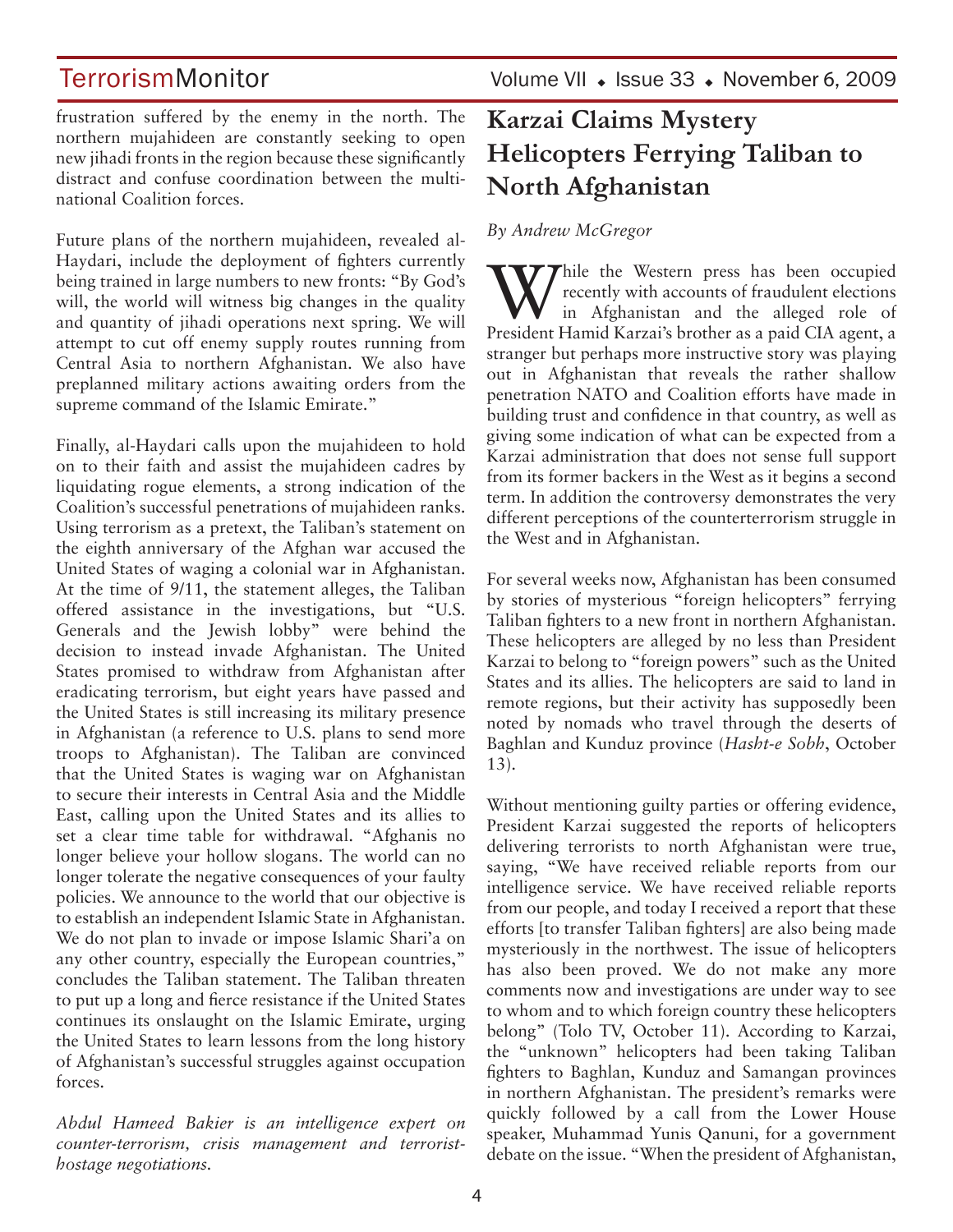as the first man of the country, is raising a fact and a problem, then it shows that the problem is important and serious." According to Takhar MP Habiba Danesh, the helicopter airlifts were already underway before the elections (Tolo TV [Kabul], October 13; Ferghana.ru, October 12; *Hasht-e Sobh* [Kabul], October 13).

Kunduz governor Muhammad Omar claimed the fighters being brought to his province at night were members of the Islamic Movement of Uzbekistan (IMU), a group that recently lost its longtime leader Tahir Yuldash and is now hard pressed by the Pakistani government in South Waziristan, their home since 2001. The governor pointed to the detention of 15 militants by U.S. Special Forces south of Kunduz, whom he described as supporters of the late Tahir Yuldash (Afghan Islamic Press, October 11; Eurasia.net, October 13). At the same time, the governor noted the security situation in his province was improving (Tolo TV, October 11). The governor of Baghlan province, Muhammad Akbar Barakzai, also claims to have received intelligence that unidentified military helicopters are making midnight landings in remote areas of his province (Tolo TV, October 21).

Dr. Abdullah Abdullah, Karzai's former rival for the presidency, accuses the Afghan government of being behind the transfer of Taliban fighters to the northern provinces. "They have sent to the north of the country the most evil people, the most notorious and criminal people who are involved in killing the people of Afghanistan and crime against the people of Afghanistan… I have the names of these people; they sent them to the north by helicopters so that they carry out their mission. Is this a government?" (Tolo TV, October 11).

Iran's state television network, Press TV, sought to exploit the controversy by adding a large number of details to the helicopter story in an October 17 report, all according to unnamed "diplomats":

> • The British Army was responsible for relocating Taliban fighters with Chinook helicopters to the northern provinces from Helmand province in south Afghanistan (though this might come as a surprise to critics of the UK's Ministry of Defence, who have suggested the military has not provided enough transport helicopters to meet British needs – BBC, August 30).

> • The death of Afghan interpreter Sultan Munadi in a September British Special Forces raid that freed a *New York Times* reporter from Taliban

TerrorismMonitor Volume VII • Issue 33 • November 30, 2009

captivity, has already been a controversial issue in Afghanistan, with repeated calls for an inquiry into the circumstances of his death. Press TV claimed Munadi was killed during the raid by a British sniper because he had documents and photographs verifying the British role in the alleged airlift.

• American forces were supplying the Taliban militants in north Afghanistan with weapons seized during the 2001 invasion. Most date back to the era of Soviet occupation.

• Afghan Interior Minister Mohammad Hanif Atmar, a British educated Pashtun, was working under the direction of the UK. The Interior Ministry has funneled arms to the newly relocated Taliban through Pashtun police officers. The distribution of arms to Taliban fighters by the Afghan police was also reported by Kabul daily *Arman-e Melli* on October 13.

Not all Afghan officials believe in the nocturnal activities of the "mystery helicopters." Amrullah Saleh, the chief of the National Directorate of Security (NDS – the Tajik-dominated national security agency), dismissed the helicopter reports, as did many other members of Afghanistan's security services. Amrullah maintains that the reports are designed solely with the intention of reducing trust in Western forces engaged in Afghanistan (*Hasht-e Sobh*, October 13). Even a member of Karzai's campaign team, MP Nur Akbari, noted diplomatically that the president's assertions were "unexpected," saying that security officials had not provided any such information in the past (*Hasht-e Sobh*, October 13). President Karzai's endorsement of the "mystery helicopter" theory compelled U.S. ambassador to Afghanistan Karl Eikenberry to issue a clear denial of "the rumors about the reinforcement of the Afghan government's armed opposition in the north by the U.S.A. These rumors are baseless" (Tolo TV, October 14).

Nevertheless, one Afghan daily reported widespread belief in the "mystery helicopter" phenomenon. "The people strongly believe that these helicopters belong to the British and U.S. forces. They also believe that these helicopters have transferred some armed residents of the neighboring provinces to northern provinces and the killing of several armed men from these areas in the north seem to confirm this issue" (*Arman-e Melli*  [Kabul], October 13).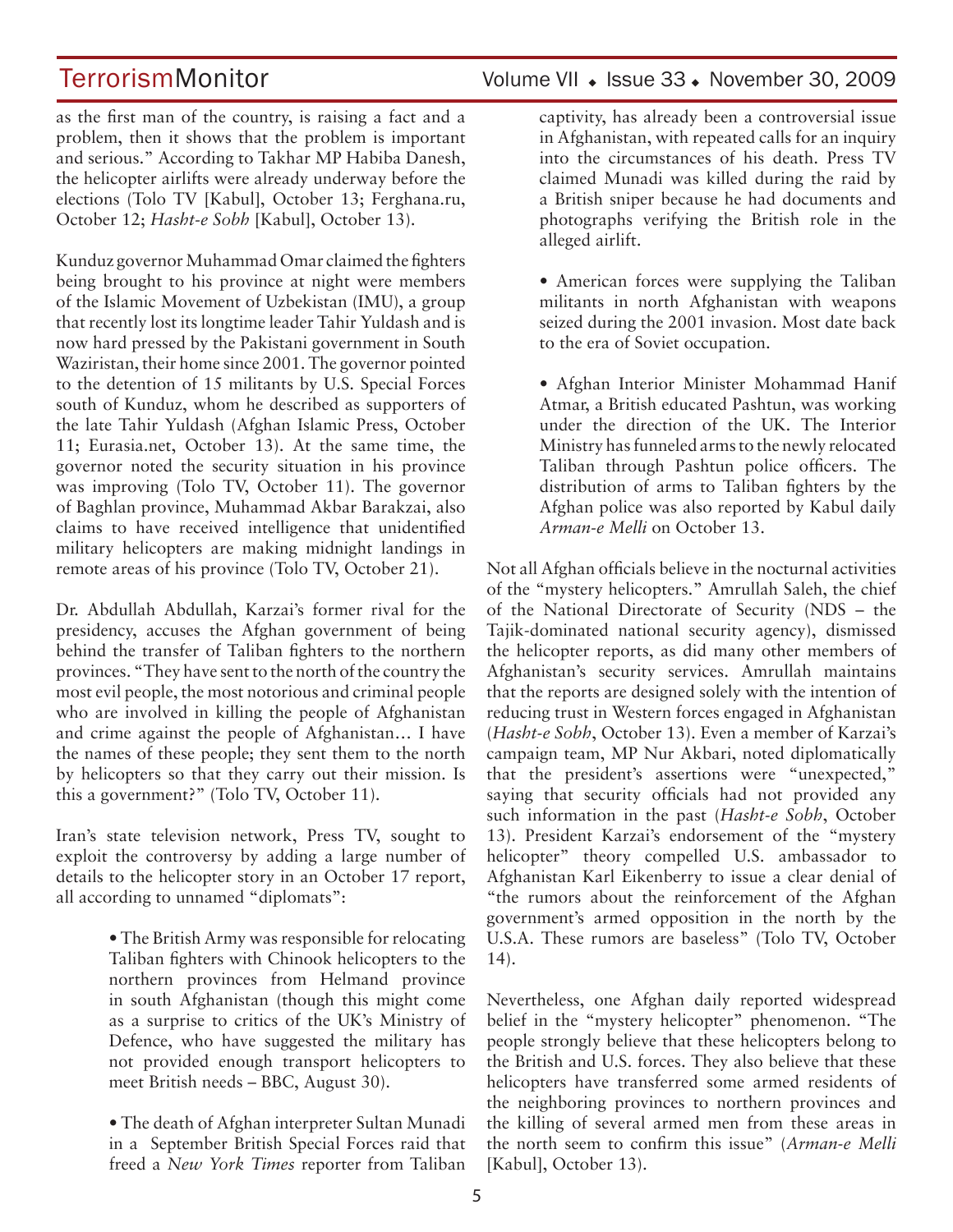It was not long before the "mystery helicopters" were seen in Pakistan, where the "foreign allies" of the Tehrik-e Taliban Pakistan (TTP) were alleged to be rescuing Taliban militants from the government offensive in South Waziristan. An Islamabad daily reported the belief of "some experts" that the airlift was part of a deal between the Western nations and the socalled "good Taliban" (*Pakistan Observer* [Islamabad], October 19).

Existing rumors of a Western airlift of Taliban fighters were no doubt adopted and exploited by the Karzai administration to express its displeasure with the West's refusal to rubber stamp his election victory, but they mask a more serious problem – how has the Taliban managed to expand its operations in the north and what can be done to stop it before the Taliban is in a position to interfere with vital NATO supply lines that cross the region? By endorsing such rumors, President Karzai appears ready to endanger years of Western civil and military efforts in Afghanistan if he feels it necessary to ensure his domestic political survival.

*Andrew McGregor is Director of Aberfoyle International Security, a Toronto-based agency specializing in security issues related to the Islamic world and the managing editor of the Jamestown Foundation's Global Terrorism Analysis publications.*

## **Terrorism's Trojan Horse: Vehicle-Borne Suicide Attacks Give Taliban Upper Hand in Pakistan**

### *By Animesh Roul*

Suicide terrorism has taken a lethal turn in Pakistan<br>
recently with the widespread use of vehicle bombs,<br>
known to security services as Vehicle Borne recently with the widespread use of vehicle bombs, known to security services as Vehicle Borne Improvised Explosive Devices (VBIED). These suicide VBIED attacks have targeted both civilian and military establishments and the frequency of these attacks fully demonstrates a tactical advance on past terrorist strikes in Pakistan.

In Iraq and Afghanistan, car, truck or even bicycle bombs have been used indiscriminately against civilian and Coalition targets. For the Taliban and their affiliates (e.g. Jaish-e- Muhammad, Lashkar-e-Jhangvi, Fidayeen-

## TerrorismMonitor Volume VII + Issue 33 + November 6, 2009

e-Islam), they have lately proven a very effective weapon in Pakistan. After numerous mass casualty VBIED attacks across the country in October, Taliban terrorists again struck in the garrison city of Rawalpindi in early November (*Daily Times* [Lahore], November 3). In their latest strike, a bike-borne suicide bomber triggered a blast near a bank where people gathered to collect their salaries, located close to Rawalpindi's four-star Shalimar Hotel, killing 35 people and damaging many buildings and vehicles nearby (Geo TV, November 2; *The Nation* [Islamabad], November 3).

VBIED - The Taliban's Tactical Advantage

Suicidal VBIED attacks have become a weapon of choice for Taliban terrorists in Pakistan due to the availability of dedicated and relatively young would-be martyrs and large numbers of easily hijacked vehicles such as SUVs, cars, trucks and bikes. The advantage provided by this tactic is the guided movement of a large amount of explosives by the bomber himself. Typically wearing a loaded suicide vest, the bomber can swiftly reach the intended target. Larger vehicles can carry a large quantity of explosives, which makes VBIEDs an effective terrorist weapon in causing maximum fatalities and structural damage.

The Taliban have tested the effectiveness of these VBIEDs on soft targets such as crowded gatherings, taking inspiration from al-Qaeda's 1998 attack on the U.S. embassy in Nairobi and numerous attacks in Iraq since 2003. In Pakistan, the Taliban initiated mass-casualty suicide car bombings two years ago when a suicide car bomb hit Benazir Bhutto's cavalcade in the port city of Karachi in October 2007. This was followed by a series of major VBIED attacks:

> • A dump truck filled with explosives and driven by a suicide bomber wreaked havoc on the Marriott Hotel in the capital Islamabad in September 2008, killing 54 people. The Marriott truck bomb carried a deadly cocktail of nearly 600 kg of RDX and TNT and the blast was so huge it left a swimming pool-like crater outside the hotel (Geo TV, September 21, 2008).

> • On May 27, a suicide bomber exploded a vehicle loaded with approximately 100 kilograms of explosives near the offices of the Inter-Services Intelligence (ISI) and Capital City Police office in Lahore (Geo TV, May 27). The blast killed 26 people and injured over three hundred while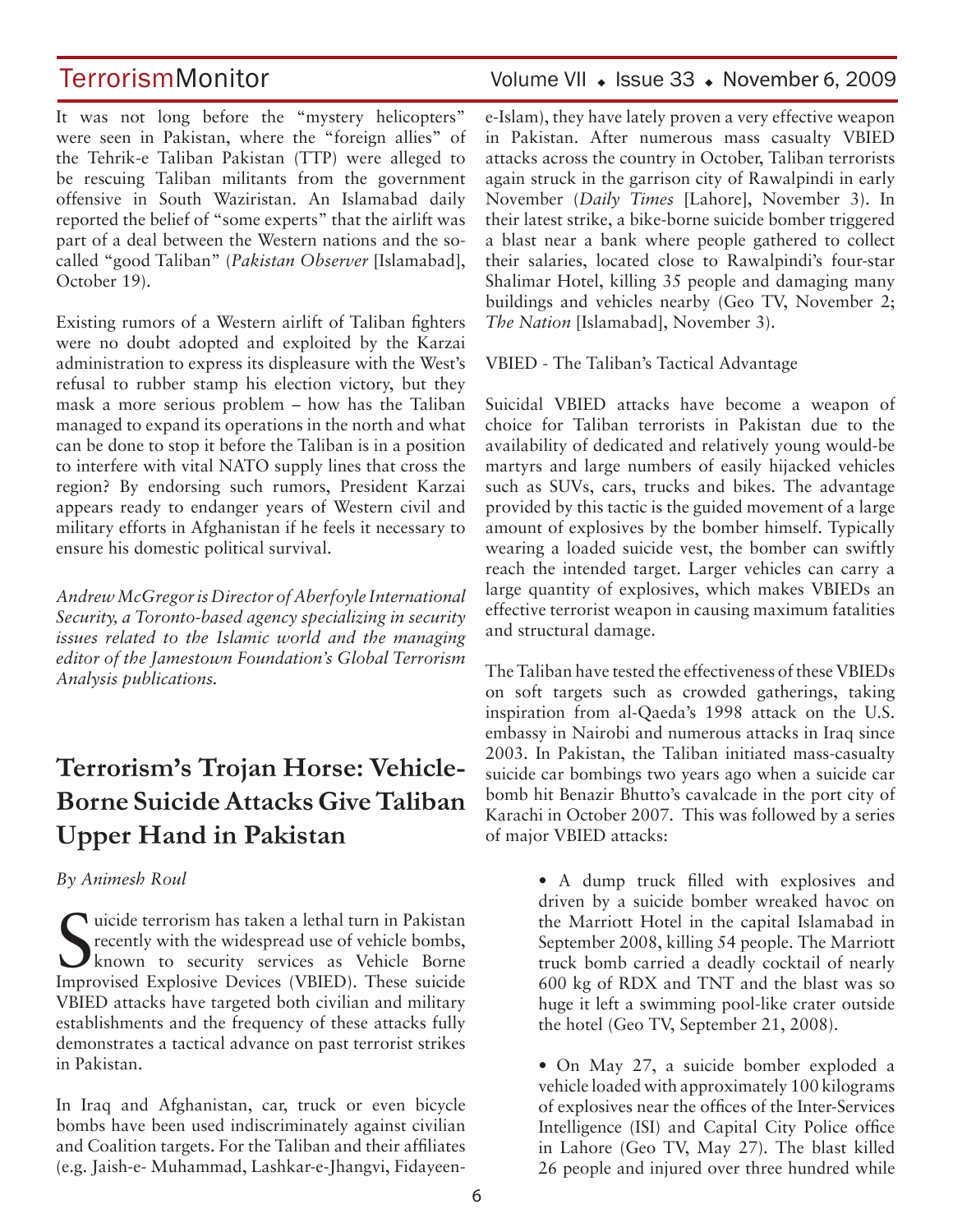completely destroying the adjacent building of the Rescue 15 police service. The explosion left a 15 feet deep and 17 feet wide crater at the site of the blast (*The News* [Islamabad], May 28).

• On June 9, Taliban terrorists struck at the Pearl Continental Hotel in Peshawar with an explosives-laden truck, killing 11 people and injuring more than 60 others. At least 500 kilograms of explosives were used in the attack, according to bomb disposal officials (*Daily Times*, June 10). The hotel, a hub for foreigners and UN officials, was badly damaged and as many as 40 vehicles parked in the compound were destroyed.

• Reports surfaced in early July that at least 25 vehicles fitted with explosives had entered major cities to target sensitive government installations and other important buildings. The Interior Ministry also indicated that suicide bombers and vehicles had entered Peshawar, Lahore, Rawalpindi, Islamabad, Quetta and Karachi. The explosives-laden vehicles included a Hyundai Shehzore van, an ambulance, a Mitshubishi Pajero and seven Toyota Corollas (*Daily Times*, July  $7$ ).

### Bloody October

VBIED attacks following the launch of Pakistani military operations in South Waziristan made October one of the bloodiest months in recent memory, with at least four mass casualty VBIED attacks in Pakistan creating more than 200 fatalities. Tehrik-e-Taliban Pakistan (TTP) has taken the responsibility for this recent string of bloody attacks across the country.

The Taliban's renewed suicide campaign started on October 9 with an attack at the crowded Soekarno Square in Peshawar's Khyber Market, where over 49 people including seven children were killed and a hundred others injured (*The News*, October 10). Many of those killed in the attacks were patients and their visiting relatives at the Lady Reading Hospital, the biggest government run hospital in the North-West Frontier Province (NWFP). Three days later, a similar VBIED attack targeted a military convoy passing through the bustling Alpuri market in Shangla district, a Taliban stronghold near the restive Swat valley. At least 41 persons including six soldiers were killed and over 40 others injured (*Dawn* [Karachi], October 12).

## TerrorismMonitor Volume VII • Issue 33 • November 30, 2009

On October 15 another vehicle-borne suicide assault took place in Kohat in the NWFP. A suicide bomber smashed his explosives-laden car into the Saddar Police Station located in the fortified area of Kohat, killing three policemen and eight civilians. Another 22 people sustained injuries in the blast, which destroyed the northern portion of the Police Station building, smashed many vehicles parked in the vicinity and damaged the wall of the Pakistan Air Force's Officers Mess (*The News*, October 15). It was estimated that 100 kilograms of explosives were used in the bombing. Kohat district experienced a similar bloody attack in mid-September when a suicide bomber rammed a Jeep loaded with explosives into a crowded market in Ustarzai (on the Kohat-Hangu road), killing 33 people, mostly from the minority Shi'a community (*Dawn*, September 18). The previously unknown Lashkar-e-Jhangvi al-Almi (perhaps a splinter of the deadly anti-Shi'a Lashkar- e-Jhangvi) took responsibility for the attack.

More than 15 people were killed including three security personnel on October 16, when a suicide bomber rammed his vehicle into the Special Investigations Unit of the Criminal Investigation Agency in Peshawar (*Daily Times*, October 18). Bomb disposal squad chief Shafqat Malik indicated that around 60 to 70 kilograms of explosives had been used in the attack. There was little time to recover before Peshawar was struck again by a VBIED attack on October 28, when the most powerful car bomb explosion yet seen in Pakistan took place at Peshawar's famous Meena Bazaar. The blast killed over 120 people – including many women and children (*Frontier Post* [Peshawar] October 31; *The News,*  November 2). The bomb disposal squad estimated that around 150 kilograms of explosives were used in the blast. The explosion brought down many buildings in the vicinity, including a three-story structure and a mosque. The consequent conflagration destroyed almost everything in the area, including houses and garment shops.

Not all attempts at vehicle-borne suicide attacks have been successfully executed by terrorists in Pakistan, partly because of enhanced security measures. Alerted to potential attacks by prior intelligence inputs, threefold security cordons are put in place in sensitive areas that prevent terrorists from getting near the intended targets. Many attempts have been foiled by security forces beforehand; for example, on October 25 two explosivesladen vehicles were destroyed by security forces at Fort Salop in the Khyber Agency before they could be used in attacks.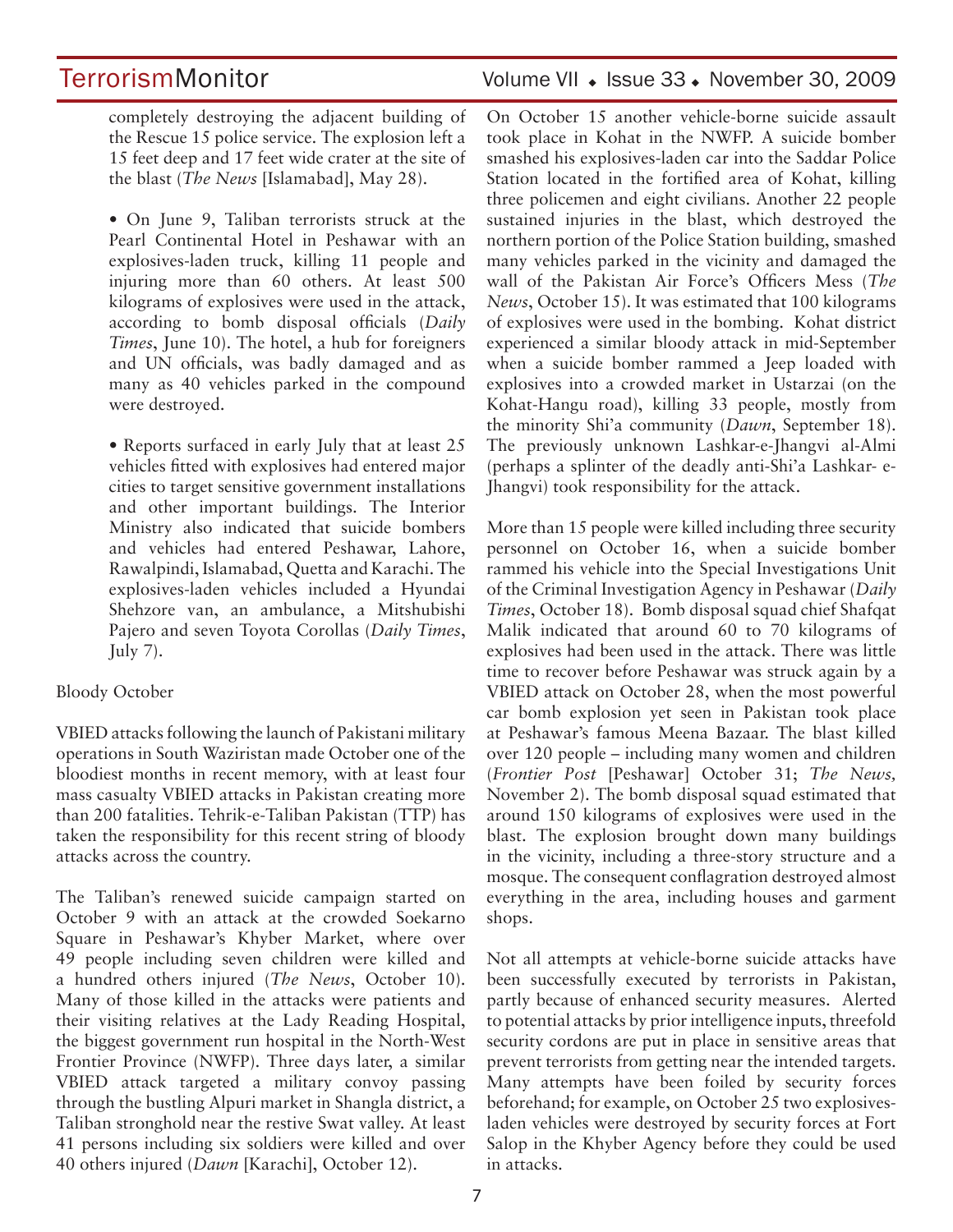The Islamabad administration has blamed the Taliban and al-Qaeda elements for the spurt in suicide VBIED attacks and linked the surge to the ongoing military operation in South Waziristan and search and sweep operations in Swat and Malakand. Surprisingly, Taliban and al-Qaeda have denied any responsibility for the October 28 market blast in Peshawar, instead blaming disgruntled refugees and elements who want to "defame jihad" (PakTribune, October 29).

### Conclusion

Pakistani armed forces are readying their guns to eliminate a regrouped Taliban in Waziristan before the coming winter season, perhaps by the end of this year. Buoyed by the death of former TTP leader Baitullah Mahsud in a U.S. missile strike, Islamabad announced on November 2 that it would make rewards worth millions of dollars available for information leading to the apprehension, dead or alive, of current TTP leader Hakimullah Mahsud and 18 of his associates, including members of splinter factions such as Waliur Rehman Mahsud and Qari Hussain Mahsud. The latter is known as "Ustad-e-Fidayeen" (trainer of suicide bombers) and is notorious for brainwashing and training youths and children as suicide bombers.

However, the surge in suicide VBIED attacks as part of Taliban's violent campaign in Pakistan's cities might hamper the time-sensitive military planning in the tribal areas. Unlike Iraq, where security officials were able to crack down on the suicide VBIED networks operating in the northern and central regions of the country (such as the Ramadi cell), Pakistani officials have been largely unsuccessful in either unearthing or dismantling the suicide cells behind this countrywide campaign of violence. They are also struggling to intercept incoming VBIEDs due to lack of technical knowledge and equipment like perimeter surveillance instruments and explosives scanners. Even though Home Affairs officials claim to have prior information about the explosivesladen vehicles and their movements into cities, only a few have been intercepted by the security forces to date. Now dubbed the "Trojan Horse" of terrorism, suicide VBIEDs are proving deadly for Pakistan's internal security and future stability in the context of an enormous Taliban threat and a scared and bruised civil society.

*Animesh Roul is the Executive Director of Research at the New Delhi-based Society for the Study of Peace and Conflict (SSPC).*

## **Is Iran Supporting the Insurgency in Afghanistan?**

### *By Chris Zambelis*

Violence and instability in Afghanistan continue<br>to rage in the form of an organic insurgency<br>shaped by local identities, networks, and<br>interests. Operating under the nabulaus while of the to rage in the form of an organic insurgency shaped by local identities, networks, and interests. Operating under the nebulous rubric of the Taliban, the insurgents in Afghanistan have evolved in sophistication, lethality, and geographic scope in recent years. While the presence of transnational radical Islamists led by al-Qaeda in Afghanistan and Pakistan augments the tactical and operational capabilities of the insurgents, myriad factors help fuel the violence that confronts the American-led Coalition. The reach of regional state actors, for instance, impacts the insurgency in Afghanistan. The machinations of Afghanistan's neighbors, in essence, define its geopolitics. Pakistan's impact on Afghan politics, society and the insurgency receives the most attention. Another influential actor in Afghanistan that is drawing more attention of late, however, but whose role in Afghan affairs is far less understood, is Iran.

Iran's interests and reach into Afghan society are well known. Official U.S. and regional sources, however, often paint a confusing picture of the nature of Iran's activities in Afghanistan. Iran is frequently described as a force for stability in Afghanistan, with interests that largely converge with those of the U.S. mission there, namely their shared opposition to the Taliban and al-Qaeda. Yet reports that Iranian-made munitions are finding their way into the hands of the Taliban coupled with allegations that Iran is actively providing insurgents with operational and material support are increasingly making headlines. These claims are echoed in General Stanley A. McChrystal's unclassified August 2009 assessment of the situation in Afghanistan (McChrystal is commander of U.S. forces in Afghanistan). [1] At the same time, General McChrystal's report cites Iran as a source of development aid and support for Kabul. These apparently contradictory assessments of Iran's activities in Afghanistan are underlined by what the report calls Tehran's "ambiguous role" in Afghanistan. U.S. Defense Secretary Robert Gates has also accused Tehran of playing a "double game" in Afghanistan through its alleged support for armed factions and its friendly relations with Kabul (Agence France-Presse, June 12; *Asia Times* [Hong Kong], July 8). In spite of Kabul's close ties with Tehran, Afghan security sources have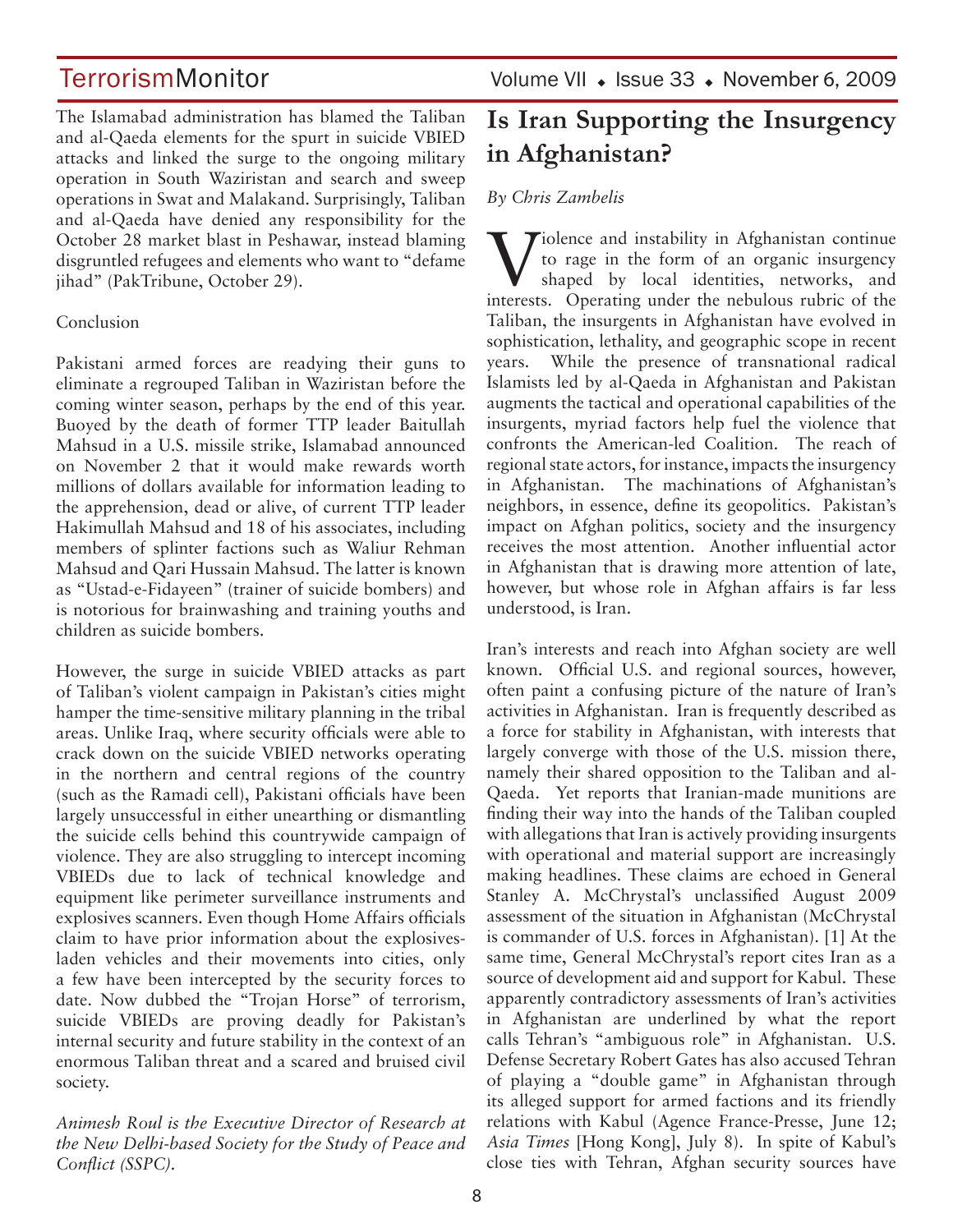made similar claims implicating Iran in the insurgency in Afghanistan (RFE/RL, June 22, 2007).

An Iranian Footprint on the Battlefield

Proof of Iran's role in aiding the insurgency in Afghanistan, according to U.S. and regional sources, is based on evidence that Iran has provided weapons, explosives, and other forms of material support to elements of the Taliban and other militants since 2007. British forces reportedly intercepted at least two shipments of Iranian-made arms in Helmand province in southern Afghanistan between April and June 2007 (BBC, June 11, 2007). British forces also claimed to have uncovered Russian-made SA-7 "Strella" and SA-14 "Gremlin" man portable, low-altitude surface-to-air missiles that are believed to have originated in Iran (*The Times* [London], March 1). Armor-piercing bullets, mortars, C-4 plastic explosives, and anti-tank mines of Iranian origin are also reported to have appeared on the battlefield (*The Times*, March 1; August 5, 2007). A ten-ton cache of arms and munitions of Iranian, Chinese and Russian manufacture was uncovered in western Afghanistan's Herat province, located beside the border with Iran (RFE/RL, September 14, 2007). More recently, Afghan police reported seizing explosives-packed jerry cans they believed to have originated in Iran during a search of militants traveling on the Bagram-Kabul highway (*Weesa* [Kabul], September 9). The Afghan National Army (ANA) claims to have uncovered 14 Iranian-made missiles of unidentified specification in Herat (Tolo TV [Kabul], October 19). Detonators for explosives and related items reported to have originated in Iran have also been uncovered throughout Afghanistan (*Asharq al-Awsat*, September 12).

Many observers have traced the appearance of advanced armor piercing explosives in Afghanistan, namely Explosively-Formed Penetrators (EFPs - an advanced form of shaped charge), back to Tehran (*Wired*, January 28; al-Jazeera [Doha], February 27, 2007). Significantly, the appearance of EFPs in the arsenal of armed factions in Iraq was also blamed on Iran. Dubbed a "superbomb" for their ability to pierce armored vehicles, including battle tanks, EFPs have been blamed for many U.S. and Coalition casualties in Afghanistan (*Gulf Times* [Doha], July 4, 2007; *Wired*, August 23, 2007).

In addition to allegedly providing weapons and related support to insurgents in Afghanistan, Iran is also accused of operating militant training and logistical camps across the country, particularly in the western

## TerrorismMonitor Volume VII • Issue 33 • November 30, 2009

provinces of Herat and Farah, as well as on Iranian soil, specifically the eastern provinces of Kerman and Khorasan along the Iranian-Afghan border (*Weesa*, January 29). Colonel Rahmatullah Safi, police chief for Afghanistan's western provinces of Herat, Baghdis, and Farah, reported that at least twenty armed militants had crossed the border on pickup trucks from Iran into Farah en route to confront Coalition forces (RFE/RL, June 22, 2007).

### Evaluating the Evidence

In spite of the appearance of Iranian-origin weapons on Afghan soil and reports that Tehran is actively supporting the insurgency in Afghanistan, U.S. and regional officials, including the Kabul government, appear to take great care not to accuse Iran of operating a deliberate policy aimed at undermining the NATO and U.S. mission and overall stability in Afghanistan. A number of reasons may be behind this logic. First, there may be little concrete evidence of official Iranian involvement in the transfer of weapons to insurgents in Afghanistan. Instead, corrupt elements within the Iranian security forces or independent smugglers may be trafficking weapons and explosives across the border for profit or in exchange for opium (*Asia Times*, June 22, 2007). Cross-border smuggling is a part of life on the Iranian-Afghan frontier. Moreover, from a technical perspective, military officials and other observers have suggested that the EFPs and other forms of IEDs that are linked to Iranian support or expertise often contain a uniquely Afghan signature in their design and deployment, even though some of the dual-use components used to manufacture these devices may have originated in Iran due to the high volume of bilateral trade between Iran and Afghanistan. The technology for deploying EFPs and other sophisticated IEDs is also widely available these days due to the Internet and communication between militants with experience in various theaters, making it possible that local insurgents have procured the necessary materials and expertise themselves to effectively deploy EFPs and other advanced weapons systems (*Wired*, August 23, 2007).

Washington understands that Tehran's support to Kabul is crucial to Afghan and regional stability. The presence of Iranian-origin weapons in Afghanistan may not necessarily prove that Iran is formally operating a policy designed to sabotage the U.S.-led Coalition effort. Factions within the Iranian security services, however, namely the elite Quds (Jerusalem) Force, may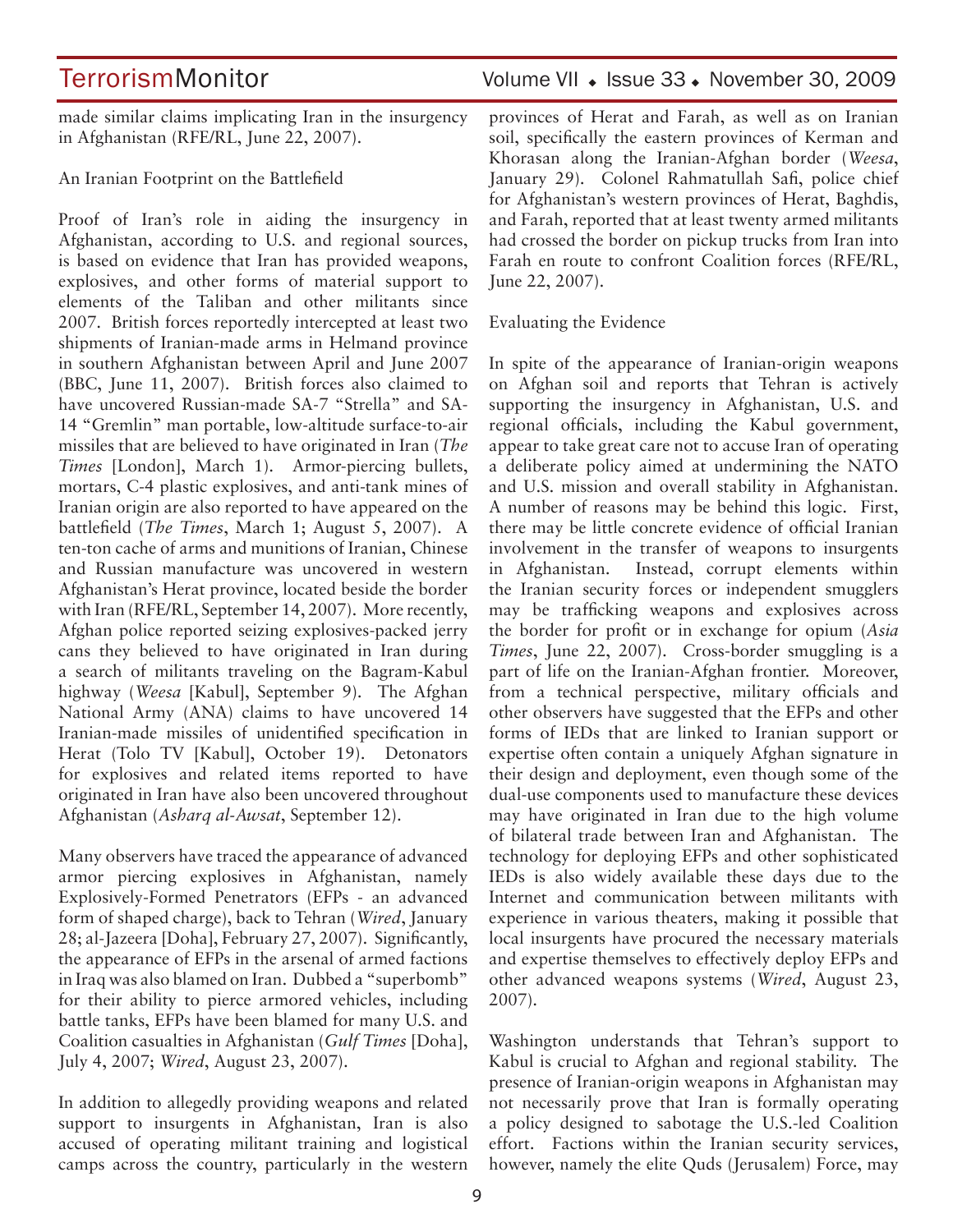be following an agenda parallel to Tehran's normal diplomatic and economic relations with Kabul and stated commitment to support peace and stability in Afghanistan. An elite special operations organization within Iran's Islamic Revolutionary Guard Corps (IRGC) that emerged in the 1980s, the Quds Force aims to advance key aspects of Iranian foreign policy. The track record of the Quds Force includes special operations in theaters as varied as Lebanon, Iraq, Bosnia-Herzegovina, Sudan, and Afghanistan.

The reported presence of Quds Force operatives in Afghanistan likely represents an effort on the part of Tehran to counter growing U.S. diplomatic pressure against its nuclear program and other points of contention. Iran also feels threatened by the robust U.S. military presence on its eastern and western flanks. In other words, Tehran may see an opportunity to hit back at Washington in a limited manner in Afghanistan to increase its bargaining leverage on other matters it deems vital to Iranian security and interests. On the U.S. side, Washington may have long ago accepted Tehran's "ambiguous role" as a constructive and obstructive force in Afghanistan as a necessary cost of U.S. intervention. While highlighting the alleged role of the Quds Force in supporting elements of the insurgency in Afghanistan, General McChrystal's assessment also mentions that Iran's current policies and activities do not threaten the U.S.-led Coalition's short-term mission, but does maintain that Iran is capable of threatening the mission in the long-term. [2]

### Iran's Stake in Afghanistan

Understanding the dynamics of Iranian involvement in Afghanistan is essential to grasping the U.S.-Iranian interface in Afghanistan. On account of its geography and the ethnic, linguistic, and sectarian links its people share with millions of Afghans, Iran's influence and interests in Afghanistan go back millennia. By virtue of its growing regional influence and historic links to Afghanistan, Iran is crucial to Afghanistan's development and prospects for long-term peace and stability. Examples of Iran's influence and reach in Afghanistan abound:

> • Iran has emerged, among other things, as the fourth largest source of foreign direct investment in Afghanistan in 2009 (Ferghana. ru, April 12). Iranian investment includes major

developments in sectors as varied as critical infrastructure, energy, agriculture, health care, and communications.

• Iran also provides humanitarian aid on a wide scale. Iran's efforts encompass the development of Afghan educational and cultural institutions and the empowerment of civil society organizations.

• Tehran has also been keen on shoring up its contacts with local political leaders and other notables, including local warlords and tribal leaders in Afghanistan's western provinces (IWPR [Kabul], October 12).

While the locus of the Iranian presence in Afghanistan is found in the country's western provinces such as Herat, Iran's diplomatic, economic, and cultural influence is felt throughout much of the country, a reality not lost on the government in Kabul.

In spite of reports alleging Iranian support for the Taliban, in reality Iran stands to lose a great deal with the resurrection of a Taliban-led order in Afghanistan. The emergence of the Sunni fundamentalist and virulently anti-Shi'a Taliban represented a major threat to Iran at the height of its power prior to 2001. The rise of the Taliban added to the stream of Afghan refugees, especially Shi'a Afghans, who sought refuge in Iran. The influx of refugees seeking sanctuary in Iran added to the already large refugee community residing in Iran since the years of the anti-Soviet struggle. Over 1.5 million Afghan refugees are believed to reside in Iran today, an issue that remains a point of contention between Tehran and Kabul. [3] The assassination of 11 Iranian diplomats in the northern Afghan city of Mazar-i-Sharif in August 1998 after the Taliban overran the city almost sparked an Iranian invasion. Iran at the time, along with Russia and India, was a staunch supporter of the anti-Taliban Northern Alliance forces operating in northern Afghanistan. Iranian opposition to the Taliban and its al-Qaeda ally was such that Tehran cooperated closely with Washington in the run-up to Operation Enduring Freedom by providing vital intelligence support for the U.S. war effort. While Tehran may relish seeing the United States stumble in Afghanistan, the prospects of having to contend with a reinvigorated Taliban backed by al-Qaeda in Afghanistan and in neighboring Pakistan is not likely to sit well in Tehran.